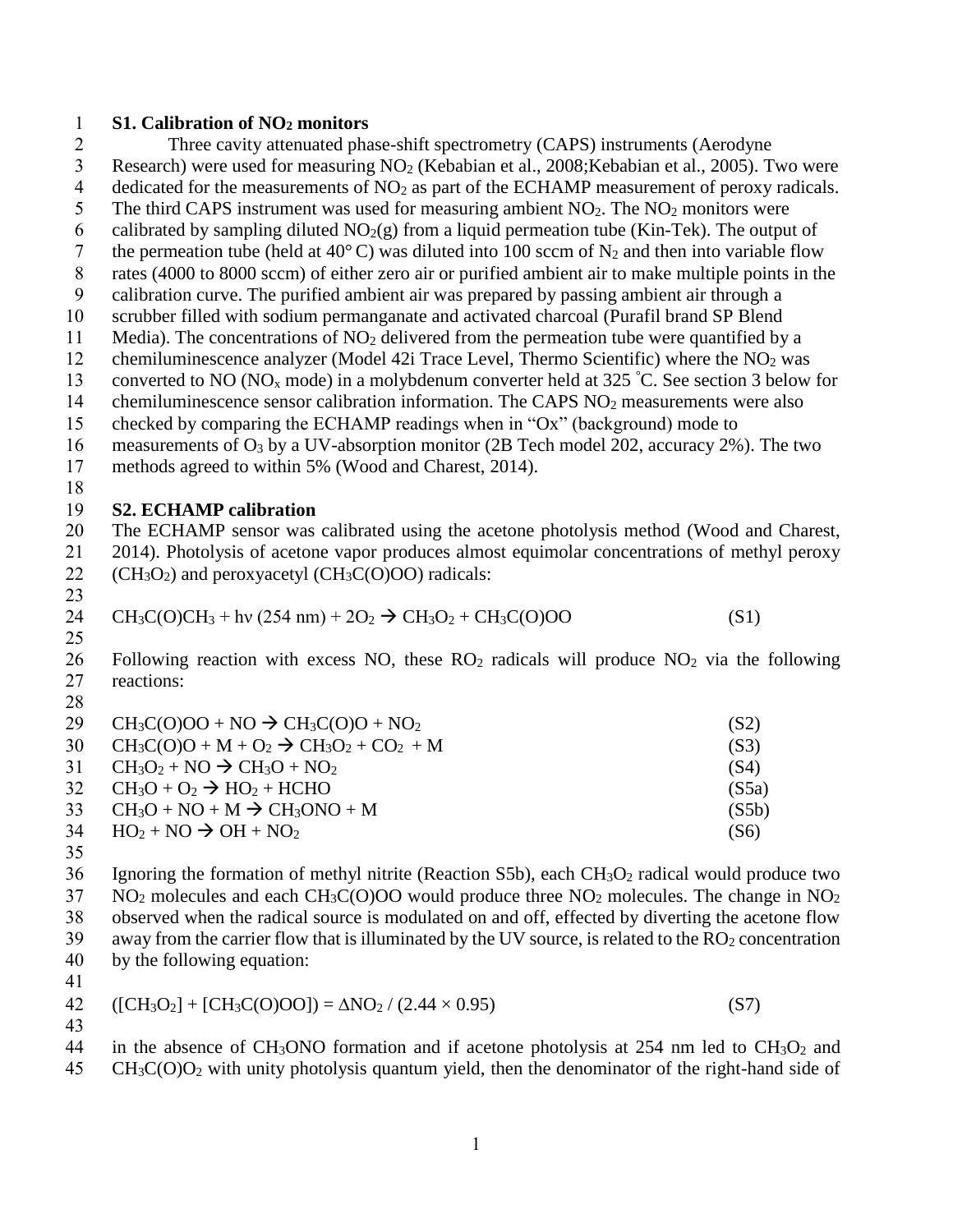the equation would be exactly 2.5. The two factors in the denominator account for these two processes as described in Wood and Charest (2014).

 As described in the main text, during the field July 2015 field deployment we produced acetone vapor by flowing air over the headspace of dilute aqueous acetone rather than over pure acetone. Unfortunately this produced variable amounts of blue light-absorbing compounds

(possibly glyoxal, methyl glyoxal, or diacetyl) which interfered with the CAPS detection of NO2.

As a result we relied on laboratory calibrations performed in the laboratory rather than in-field

calibrations (Fig S1).



54<br>55

Fig. S1. Amplification factors obtained for ECHAMP using the acetone photolysis method. Uncertainty bars reflect the 2σ accuracy of 19%.

 

### **S3. Sampling losses in the ECHAMP inlet.**

 Sampled air flowed through a glass cross that is internally coated with halocarbon wax and 61 into the two FEP/PFA reaction chambers, both of which comprise a  $\frac{1}{4}$ " PFA tee and  $\frac{1}{4}$ " OD, 0.156" (0.4 cm) ID FEP tubing. The total residence time in the cross was approximately 18 ms. 63 We quantified potential sampling losses in the cross in two ways  $-1$ . by quantifying the effective first order wall loss rate constant of HO<sup>2</sup> and isoprene peroxy radicals onto halocarbon wax-coated 65 glass of the same dimensions, and 2. by comparing the ECHAMP signal when an  $HO<sub>2</sub>$  source was 66 used to overflow the sampling cross and comparing to the signal when the  $HO<sub>2</sub>$  source directly overflowed one of the reaction chambers (at the PFA tee).

 The wall loss rate constant measurements for several types of material will be fully described in a separate manuscript. Briefly, peroxy radicals were produced by illumination of 70 humidified air  $(8 - 10 \text{ LPM})$  by UV radiation from a mercury lamp:

$$
72 \quad H_2O + O_2 + UV (185 \text{ nm}) \rightarrow HO_2 + OH \tag{S8}
$$

 A 50 sccm flow of 0.1% CO was added to convert all OH into HO2. Similarly, adding 50 sccm of 75 isoprene (40 ppm, balance  $N_2$ ) to the flow converted all OH into isoprene peroxy radicals,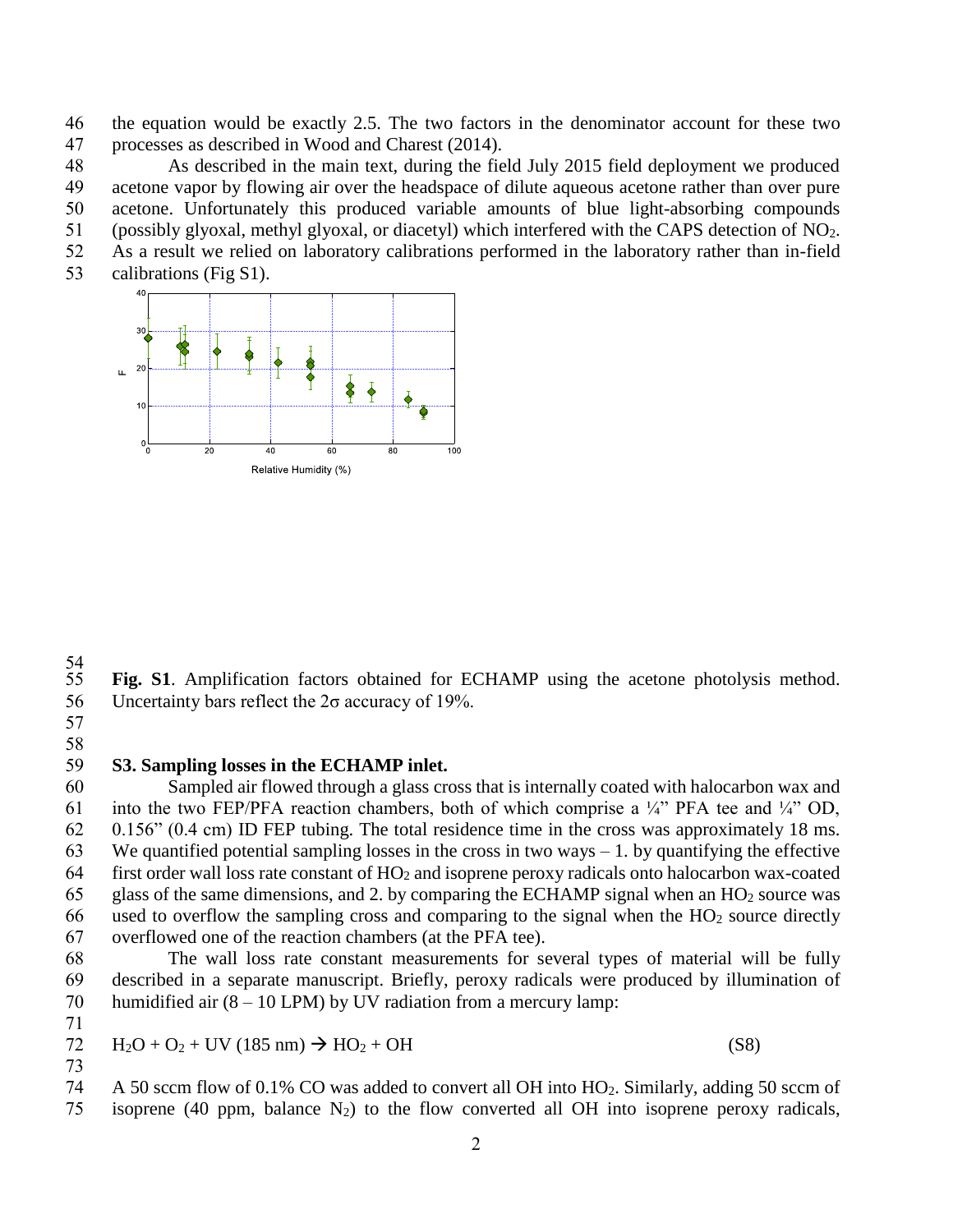producing a mixture of 50% HO<sup>2</sup> and 50% isoprene peroxy radicals. This source was used to

overflow a quartz tube internally coated with halocarbon wax connected to the sampling cross, and

- the transmitted radicals were quantified by ECHAMP. Four different lengths of tubing were used:
- 79 147 cm, 86", 25", and 0" (i.e., no tube).

80 The loss rate constants increased with RH, and at 60% RH were  $1.6 \pm 0.6 \text{ s}^{-1}$  for HO<sub>2</sub> and 81 approximately 0.9 for  $HO_2$ /isoprene $RO_2$ , indicating lower losses for isoprene  $RO_2$  than for  $HO_2$ . 82 This suggests losses of HO<sub>2</sub> were only 3% during the 18 ms sampling time. Losses of CH<sub>3</sub>O<sub>2</sub> radicals were similarly investigated and showed negligible losses ( < 1%) onto halocarbon wax and other fluoropolymers for sampling times under 1 second.

 Similarly, the second method – comparing the ECHAMP signal when sampling a radical source through the sampling cross or directly into one of the reaction chambers – indicated overall 87 losses of less than 4% for an HO<sub>2</sub> source.

# **S4. Calibration of NO chemiluminescence monitor.**

 The Thermo 42i-TL chemiluminescence monitor was calibrated by dilution of gas from a 30 ppm NO standard cylinder with zero grad air using MKS brand mass flow controllers (model 1179A). The flow rates from these flow controllers agreed to within 1% when measured by separately calibrated flow meters (Definer 220, BIOS/Mesa Labs). The humidity dependence of the chemiluminescence sensor was determined by humidification of the diluent zero air.

# **S5. Baseline measurements for NO, NO2, and O<sup>3</sup> measurements.**

97 Baseline (zero) measurements were executed every 10 minutes for the NO,  $NO<sub>2</sub>$ , and  $O<sub>3</sub>$  measurements by overflowing their common inlet with purified air. This air was prepared by 99 drawing outdoor air sequentially through a PTFE filter, a diaphragm pump, 800 cm<sup>3</sup> of KMnO<sub>4</sub>(s), 100 600 cm<sup>3</sup> of a blend of KMnO<sub>4</sub> and activated charcoal, and finally a second PTFE filter.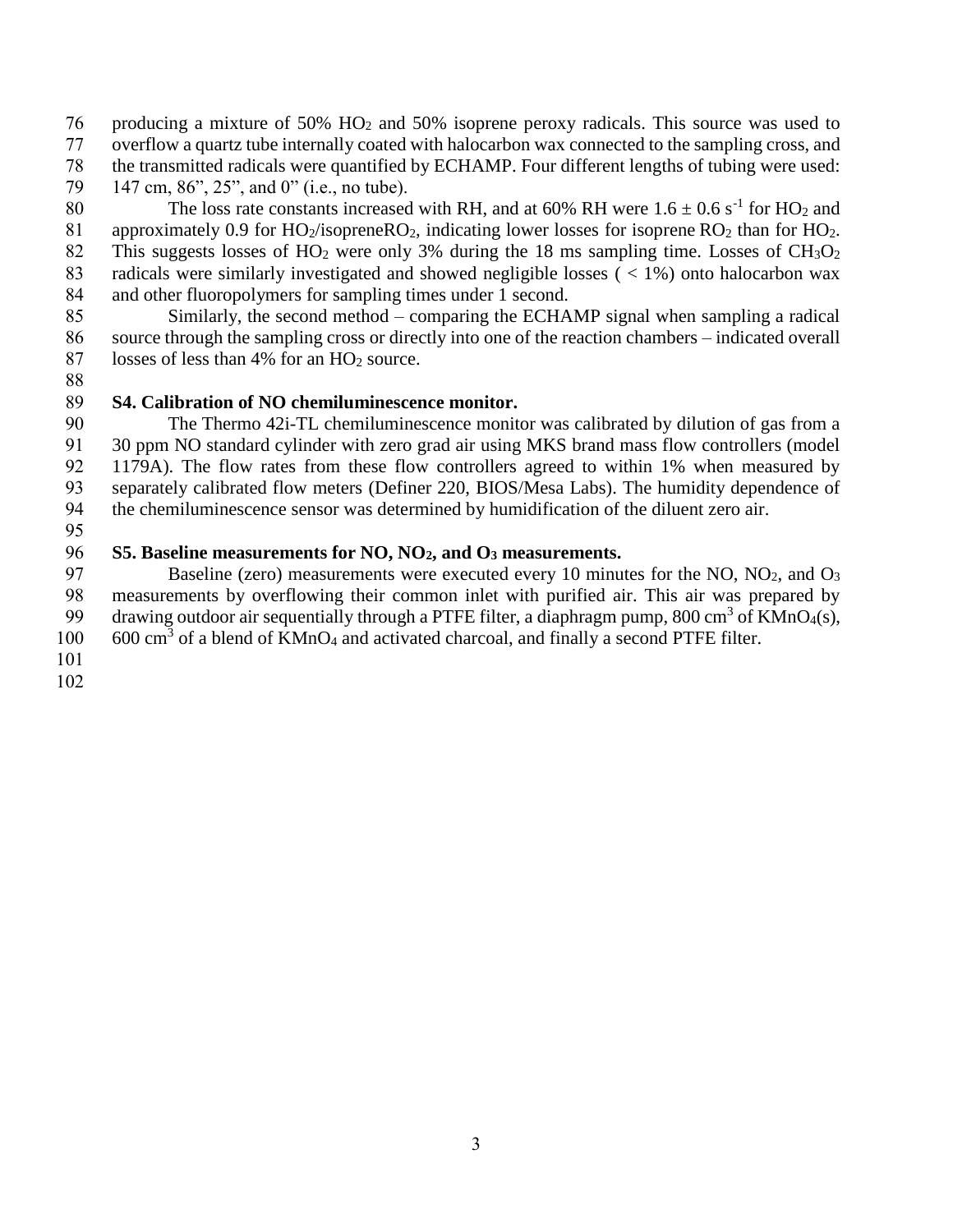#### 103 **S6. Calculated Ozone Production Rates**

104 Net formation of ozone occurs when peroxy radicals oxidize NO to  $NO<sub>2</sub>$ , followed by 105 photolysis of NO<sup>2</sup> (Seinfeld and Pandis, 2012;Finlayson-Pitts and Pitts Jr, 1999;Haagen-Smit et 106 al., 1954). Therefore, the instantaneous gross  $O_3$  production rate (or more accurately,  $O_X$ 107 production rate where  $[O_x] = [O_3] + [NO_2]$  can be calculated by the following equation:

108

109  $P(O_3) = k_{XO_2 + NO}[XO_2][NO]$  (S9)

110

111 where  $k_{XO2+NO}$  is a weighted rate constant for the reaction of the various peroxy radicals with

112 NO.  $P(O_3)$  measurements are useful for assessing the temporal profile of ozone production, help 113 to quantify local production versus transport, and can identify the chemical regime (NOx-limited

114 vs. NOx-saturated) of an air mass. We use a value of  $9 \times 10^{-12}$  cm<sup>3</sup> molecule<sup>-1</sup> s<sup>-1</sup> for the value of

115 k, reflecting a reasonable assumption that isoprene peroxy radicals and  $HO<sub>2</sub>$  had large

116 contributions to the total peroxy radical concentration. These two peroxy radicals react with NO

117 with rate constants of  $9 \times 10^{-12}$  cm<sup>3</sup> molecule<sup>-1</sup> s<sup>-1</sup> and  $8.8 \times 10^{-12}$  cm<sup>3</sup> molecule<sup>-1</sup> s<sup>-1</sup>, respectively

118 (Atkinson et al., 2004;Sander et al., 2006). We note that the chemical amplification technique

119 does not detect the portion of organic peroxy radicals that form organic nitrates (RONO2) upon 120 reaction with NO; thus no correction for organic nitrate yields are needed in equation 2.

 $P(O_3)$  values calculated based on 15-min average concentrations of the related chemical 122 species are shown in Fig. S1 along with  $XO_2$  radicals,  $O_3$  and NO during the IRRONIC campaign 123 over the time period of 16 July - 25 July. The missing  $P(O_3)$  data on Fig. 6 are due to unavailability 124 of either NO or XO<sup>2</sup> measurements due to calibrations or technical problems with the 125 chemiluminescence instrument. 15-min average P(O3) values between 9:00 and 21:00 were at most 126 9.4 ppb hr<sup>-1</sup>, with significant inter-day variability. For example P(O<sub>3</sub>) exceeded 7.0 ppb/hr for 127 several hours on 18 July but never exceeded 5.0 ppb/hr on 22 or 16 July. Peak  $P(O_3)$  values 128 occurred between 9 and 11 am, with average values between 3.3 and 7.8 ppb hr<sup>-1</sup>.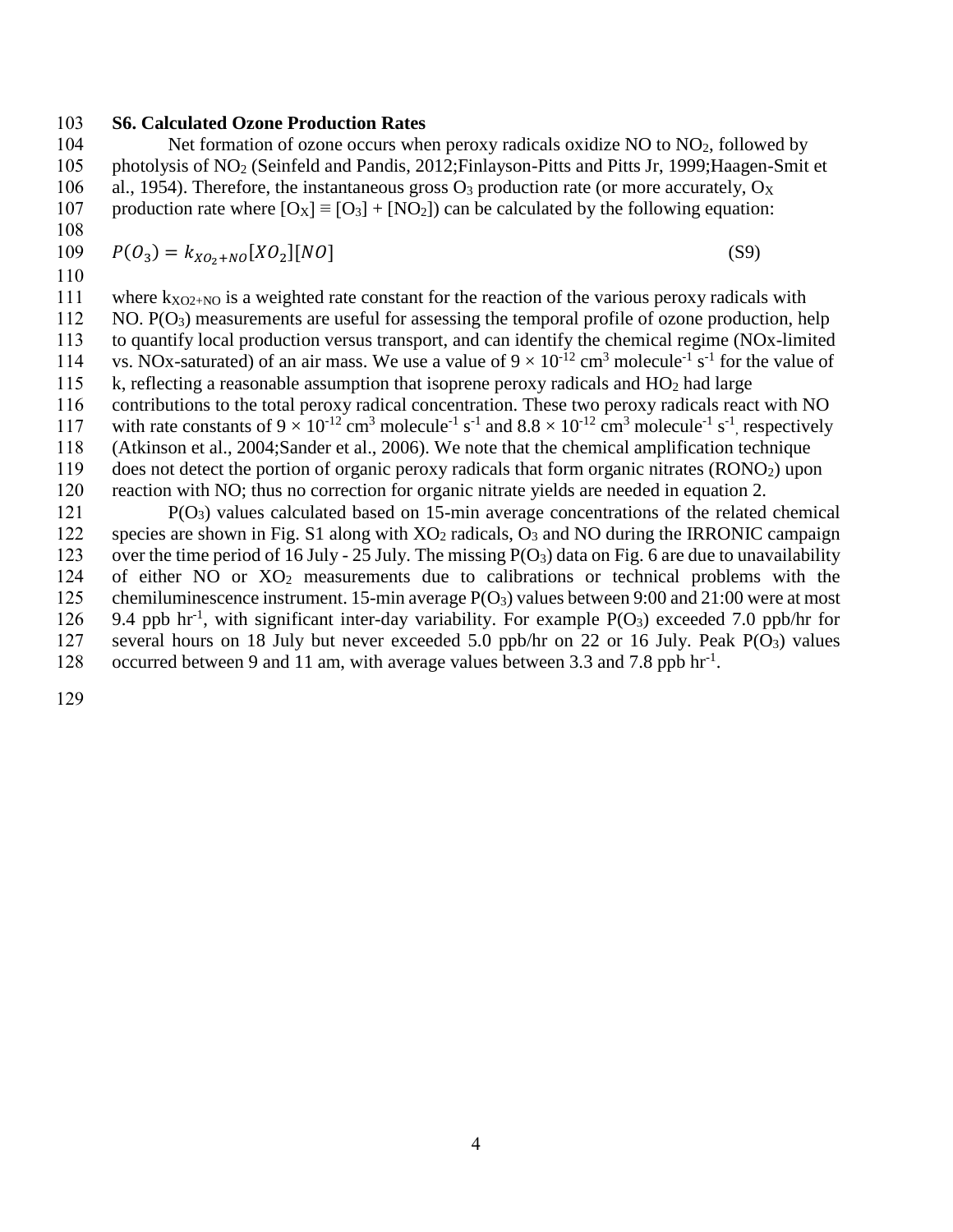

130

131 **Fig S2.** Temporal variations of a) calculated ozone production rate  $(P(O_3))$ , b) total peroxy radicals  $(XO_2)$ , c) NO and d)  $O_3$  during the IRRONIC campaign over the time period of 16

radicals  $(XO<sub>2</sub>)$ , c) NO and d)  $O<sub>3</sub>$  during the IRRONIC campaign over the time period of 16 July 133 to 25 July. The missing values of  $P(O_3)$  are related with the unavailability of either  $XO_2$  or NO neasurements.

measurements.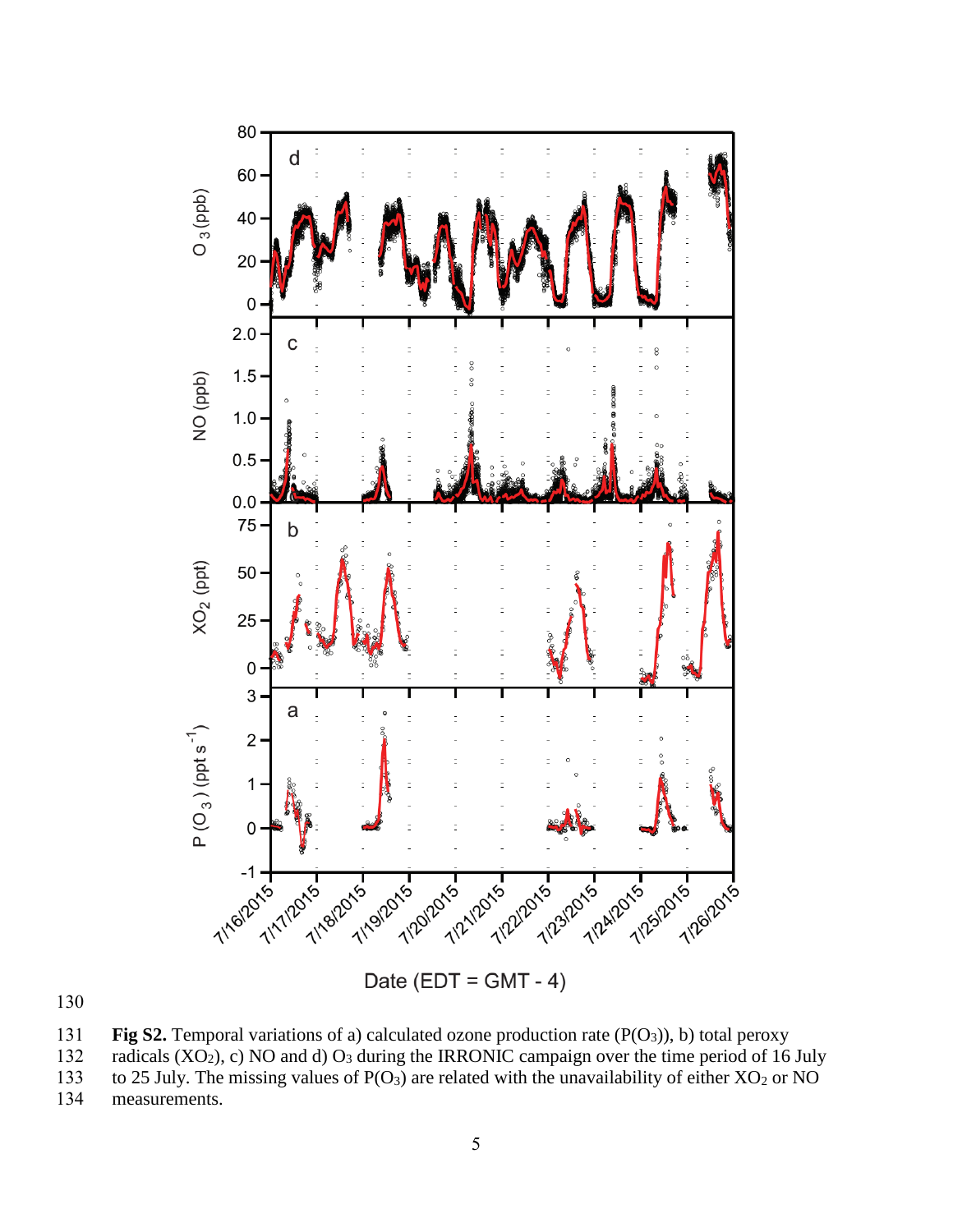- The observed P(O3) values at our study site are in general lower than those observed in urban
- 136 areas, which have exceeded 50 ppb h<sup>-1</sup> in Mexico City and Houston (Cazorla et al.,
- 2012;Kleinman et al., 2005;Shirley et al., 2006). The main reason is that both the NO
- 138 concentrations and primary HOx production rates (from  $O(^1D) + H_2O$  and the photolysis of
- HONO and oxygenated VOCs) were significantly lower during the IRRONIC campaign
- 140 compared to those reported in the mentioned urban areas.  $P(O_3)$  was highest in the late morning
- 141 (9 11 am) when NO was highest as well. The overall positive correlation between  $P(O_3)$  and
- 142 [NO] suggests that ozone production regime was almost always  $NO<sub>x</sub>$ -limited (see Fig. S2).
- 
- 
- 



- 
- 
- 
- **Fig. S3.** Relationship between P(O3) and NO during the daytime (09:00 to 21:00) over the time
- period of 13-25 July.
-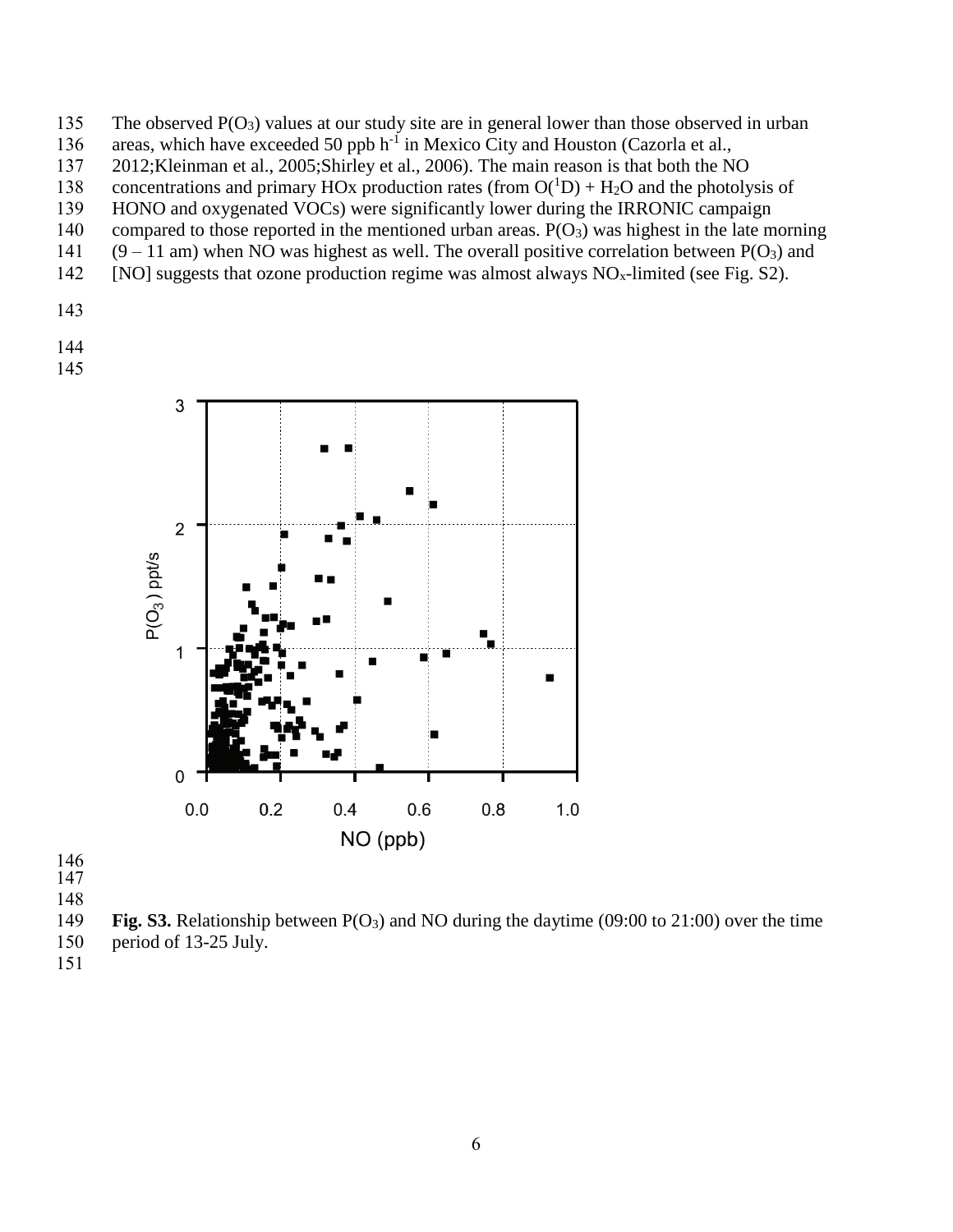## **S6. Comparison of Peroxy radical speciation predicted by RACM2, RACM2-LIM1, MCM 3.2, and MCM 3.3.1**

155 The four figures below show the diurnal average composition of peroxy radicals as predicted by the four chemical mechanisms.

- the four chemical mechanisms.
- 



**Fig S4.** Diurnal profile of peroxy radical concentrations predicted by the four chemical

- mechanisms
- 
- 
-